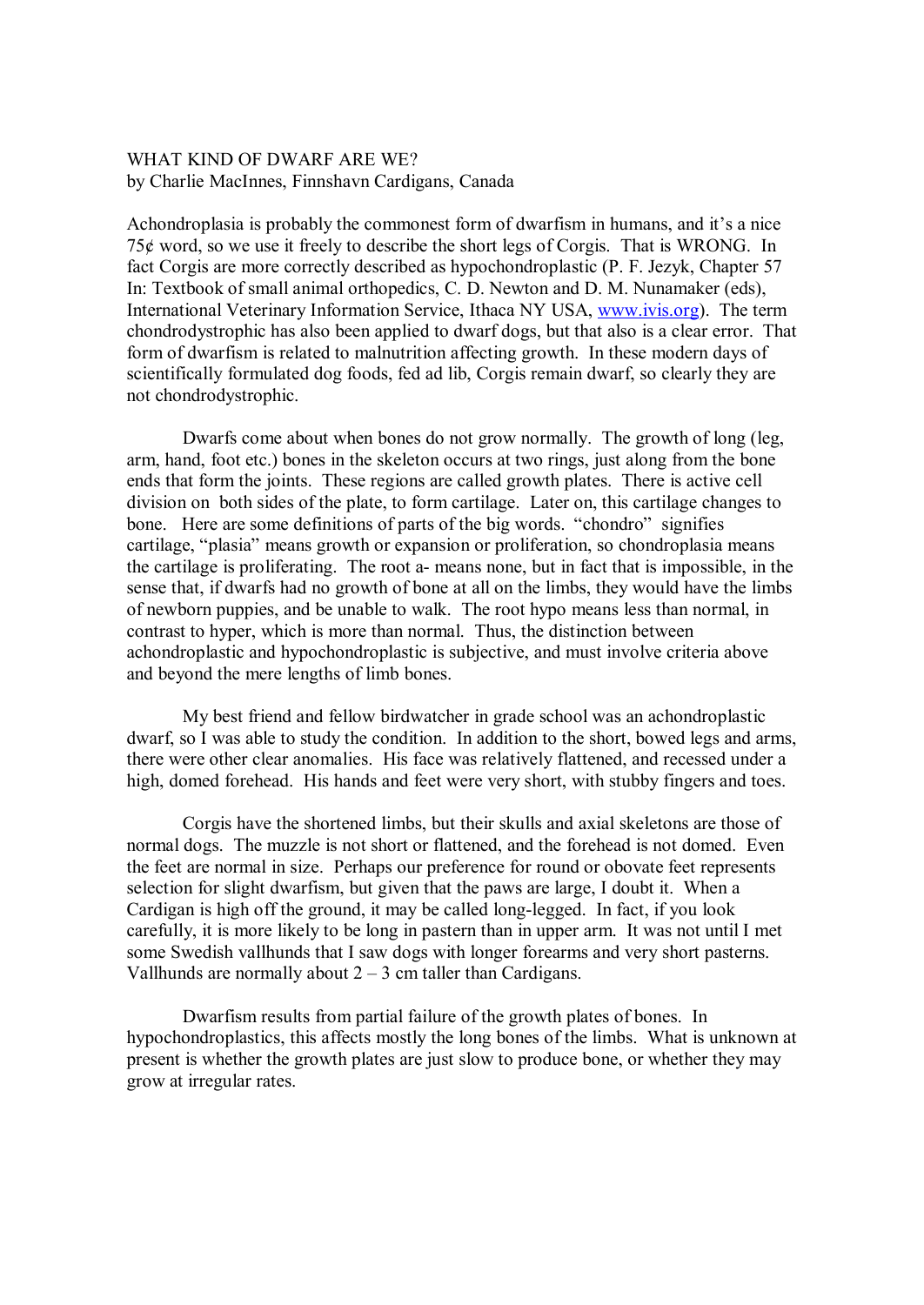There is one medical problem with dwarfism in Cardigans. Puppies that develop extreme bowing of the forearm may limp for several months. Bowing of the forearm results from the radius growing more slowly than the ulna. If that process is too extreme, the elbow and/or wrist joints may become dysplastic. I have an X-ray of the elbow of a puppy I bred where the radius is so short that the part of the ulna with the joint face is well beyond the actual joint. No wonder that puppy was limping! He did recover by about 14 months of age, but I could not talk the owner into having another X-ray done. The canine orrthopedic specialist who discussed the X-ray with me was the person who alerted me to the idea that we don't know exactly how the slow growth of the long bones occurs. She agreed that they might stop and start, and, there is no guarantee that the two bones of the forearm do that in perfect synchrony.

There certainly is a correlation between bow of the forearm and turnout of the toes. Just as greater growth of the ulna than the radius can disrupt the elbow, it can cause changes at the other ends as well. The most obvious change is rotation of the foot so that the toes point outward. So strongly bowed forearms and turned out toes tend to go together. The genetics are not at all clear: I have a male with too much curve to his forearm and extreme turnout, but his litter brother has a too-straight front and no turnout. Neither parent had pronounced turnout. I have also had extreme fronts turn up unexpectedly, usually only one per litter. The lesson for Cardigan breeders is that we must emphasize moderation in bow of forearm and turnout of feet, both central to Cardigan type. The more extreme degrees are dysfunctional.

In humans, achondroplasia is thought to be controlled by a single recessive allele. Jezyk suggested that hypocondroplasia might be allelic to this. In humans, an individual is dwarf or not dwarf (at least in the case of achondroplasia), with no evidence of intermediate sizes. Indivduals of normal size who have dwarfs in their ancestry can produce dwarfs. I believe that the genetics of dwarfism in Corgis represent a more complex situation, probably as a result of prolonged selection for a package of functional dwarf characteristics. The major evidence is that crosses of Cardigans with other breeds are intermediate in terms of limb lengths. I do not know enough about breeding from such crosses to know whether there are distinct size categories  $-$  e.g. "dwarfs", "halfdwarfs", etc., or whether there is a continuum of sizes in later generations from these crosses.

Dachshunds are known to suffer from degenerative disc disease. Corgis do not appear to suffer from bad backs as frequently as dachshunds. One rule of thumb is that dogs of either breed are more likely to develop disc problems if they are walked only on leash, or in small back yards. My dogs are walked off leash, over uneven ground on a 10 ha property, twice a day. They run loose with enthusiasm, and in doing so develop and maintain excellent muscle tone. Human chiropractors will confirm that human couch potatoes are most likely to have back problems.

There are bits of Corgi lore that fall into the old wives tales category. One is that if you allow a Corgi puppy to exercise too much, it will grow longer legs. While it is plausible that a lot of activity might stimulate the faltering growth plates, there is no